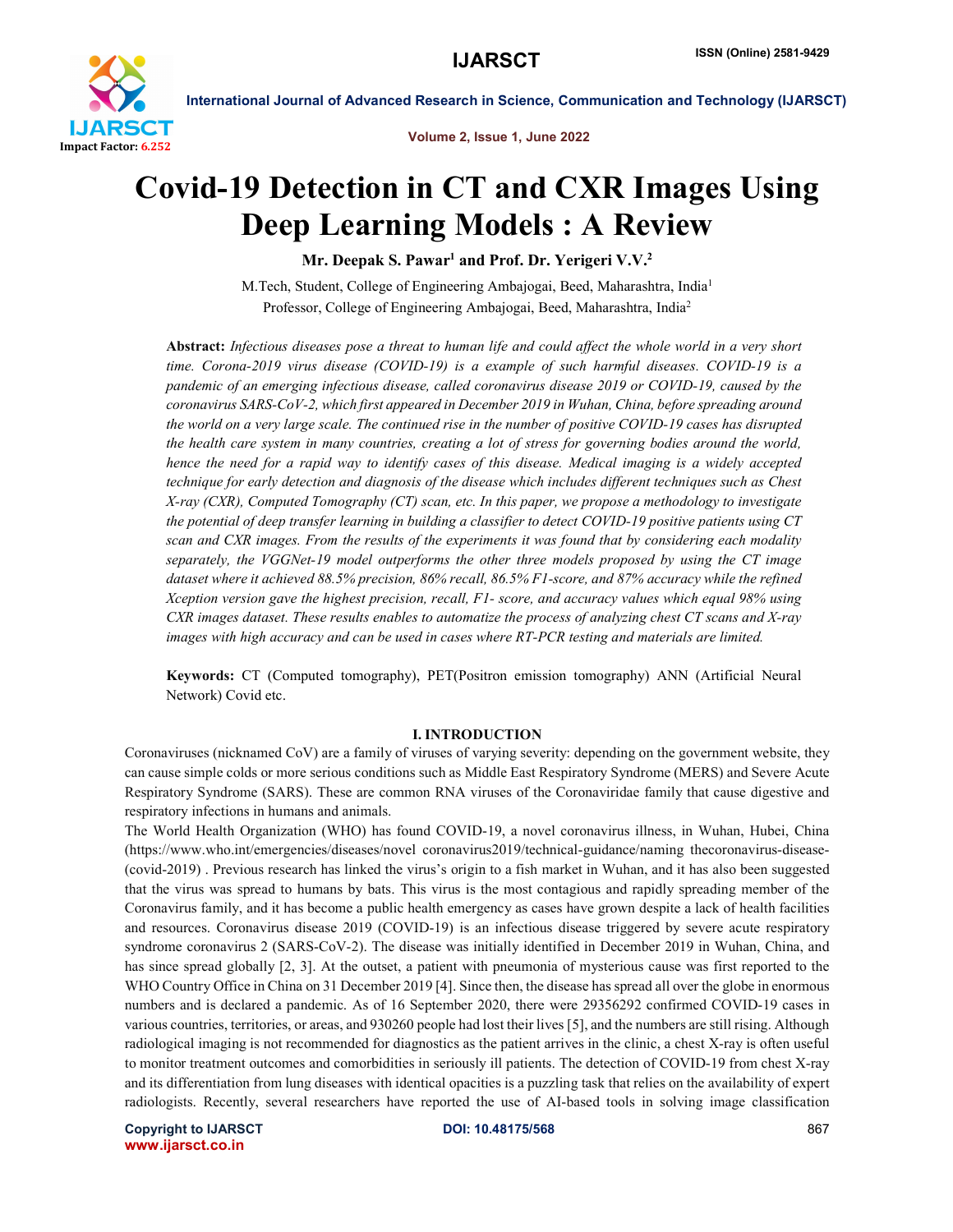

#### Volume 2, Issue 1, June 2022

problems in healthcare, based on training with X-ray images, CT scans, histopathology images, etc. Deep learning is an extremely powerful tool for learning complex, cognitive problems [6, 7], and the frequency of their use and evaluation in different problems is increasing [8]. In the present study, we have made use of a deep learning algorithm using the convolutional neural network (CNN) that can efficiently detect COVID-19 from chest X-ray images for swift diagnosis

# II. LITERATURE REVIEW

- The novel coronavirus is a disease that is transmissible from human to human via cough or sneez droplets from an infected person (Chen et al. 2020). It is spread by coming into contact with an infected person, touching something that has the virus on its surface, and then touching their mouth, eyes, ears, or nose. High fever, cough, sore throat, difficulty breathing, and diarrhea are all common signs of coronavirus infection. Fever is the first symptom, and it might proceed to pneumonia. Shortness of breath, chest tightness, and other dangerous infections are all possible complications.
- The elderly and those with pre-existing disorders have a higher chance of death (Bansal and Sridhar 2020). Cardiovascular disease, asthma, diabetes, and hypertension are examples of high-risk people. Only a few cases have been reported in children (Zunyou and McGoogan 2020)
- The WHO has announced a strategy to limit the spread of the virus from infected people to healthy people by detecting them and isolating them from others. On the other hand, laboratory tests were used as reference tests to detect COVID-19 patients such as PCR, antigen, and antibodies. However, these tests have certain limitations regarding the accuracy of the results which can often produce false alarms, the availability of laboratories that can serve the test, the time required to obtain the results, the cost of the test, the phase of infection.
- All of these limitations risk a high spread of the disease among other peoples by patients (Elpeltagy and Sallam 2021). Given the low sensitivity of the RT-PCR test, designing other automated and reliable methods to screen COVID-19 patients is currently a major challenge for researchers. As a solution to these problems and since the coronavirus attacks our epithelial cells and damages our lungs, medical imaging techniques, such as chest computed tomography and chest X-ray offer a noninvasive alternative to identify COVID-19 and diagnose infected lungs. While selectively testing false negative PCR cases.
- In this context, artificial intelligence models intervene, which represents a quick solution for this type of problem. More specifically, the deep learning (DL) approach has been very popular and successfully used in the classification of medical images due to its high accuracy. The major goal of this research is to use pre-trained deep learning architectures to refine and develop an automated tool for detecting and diagnosing COVID- 19 in chest X-ray and Computed Tomography images (Elpeltagy and Sallam 2021).
- Asnaoui et al. achieved 92.18% accuracy (for Inception-ResNetV2) to classify the chest X-ray and CT images into bacterial pneumonia, coronavirus, and normal classes.
- Ozturk et al. developed deep learning based binary classification (COVID vs. no findings) and multiclass classification (COVID vs. no findings vs. pneumonia) models that achieved the highest accuracies of 98.08% and 87.02%, respectively.
- Waheed et al. developed a method to generate synthetic chest X-ray (CXR) images by creating an Auxiliary Classifier Generative Adversarial Network- (ACGAN) based model CovidGAN. The binary classification models achieved an accuracy of 85% for the model based on original images (training dataset consisted of 331 COVIDCXR images and 601 normal-CXR images). However, the accuracy increased to 95% for the model trained with the combined use of original and augmented images (training dataset consisting of actual images plus CovidGAN generated 1399 synthetic images of normal-CXR and 1669 synthetic COVID-CXR images). Thus, the original imagebased dataset consisted of 932 training samples (331 COVID-CXR and 601 normal-CXR images). In comparison, the combined dataset of original and synthetic images consisted of 4000 training samples (2000 COVID-CXR and 2000 normal-CXR images). They evaluated performance on 192 testing samples for the two models—namely, the model trained with original and the one with the original as well as synthetic images.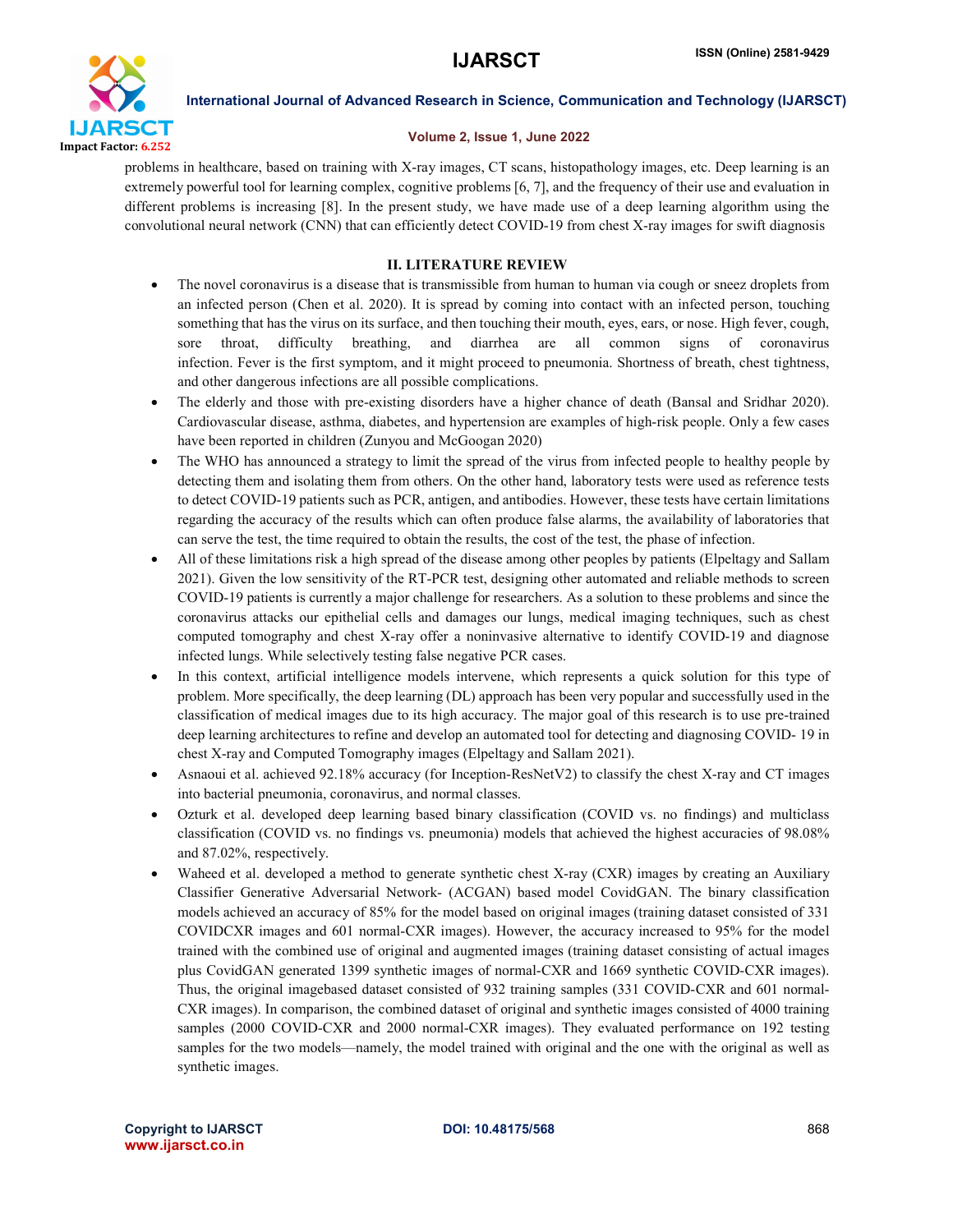

#### Volume 2, Issue 1, June 2022

 Chouhan et al. developed a transfer learning-based approach for the prediction of paediatric pneumonia based on chest X-ray images. The ensemble model developed in the study achieved a maximum accuracy of 96.4% with a recall of 99.62% on unseen data.

# III. METHODOLOGY FOR COVID-19 DETECTION USING CNN



# Fig. 1 Methodology Block Diagram

COVID-19 positive cases detection is performed using convolutional neural networks. In particular, we used well known deep CNN models for classification of images which have are pre-trained from large image databases and retrained them to learn COVID-19 positive vs negative cases. Chest Xray images which have been clinically diagnosed as COVID- 19 positive are preprocessed and afterwards are used to retrain existing deep CNN models for image classification. X-ray images preprocessing consists of image resizing and pixel values normalization to meet the input specifications of each pretrained deep CNN model. The CNN models are retrained as binary classifiers to identify positive COVID-19 against non-COVID-19 chest X-ray images. The retrained deep CNN models and used for testing, receiving as input new chest X-rays with unknown clinical diagnosis in order to automatically label them as positive COVID-19 cases or not, i.e. providing a binary decision per chest scan. The block diagram of the evaluated architecture for detection of COVID-19 positive cases from chest X-ray images is illustrated in Fig 1.



Fig. 2 Evaluated Architecture for Detection Of COVID-19 Positive Cases From Chest X-ray Images

# III. FACILITIS REQUIRED FOR PROPOSED WORK

Our systematic pipeline for the prediction architecture is depicted in Fig. 1. The architecture consists of three main processes: (1) preprocessing of input images; (2) feature extraction of ROI images and training; and (3) classification with two fully connected layers and prediction of binary classifiers. We performed transfer learning, which involved training with a predefined model using the well-known GoogleNet Inception v3 CNN [16].

Copyright to IJARSCT **DOI: 10.48175/568** 869 www.ijarsct.co.in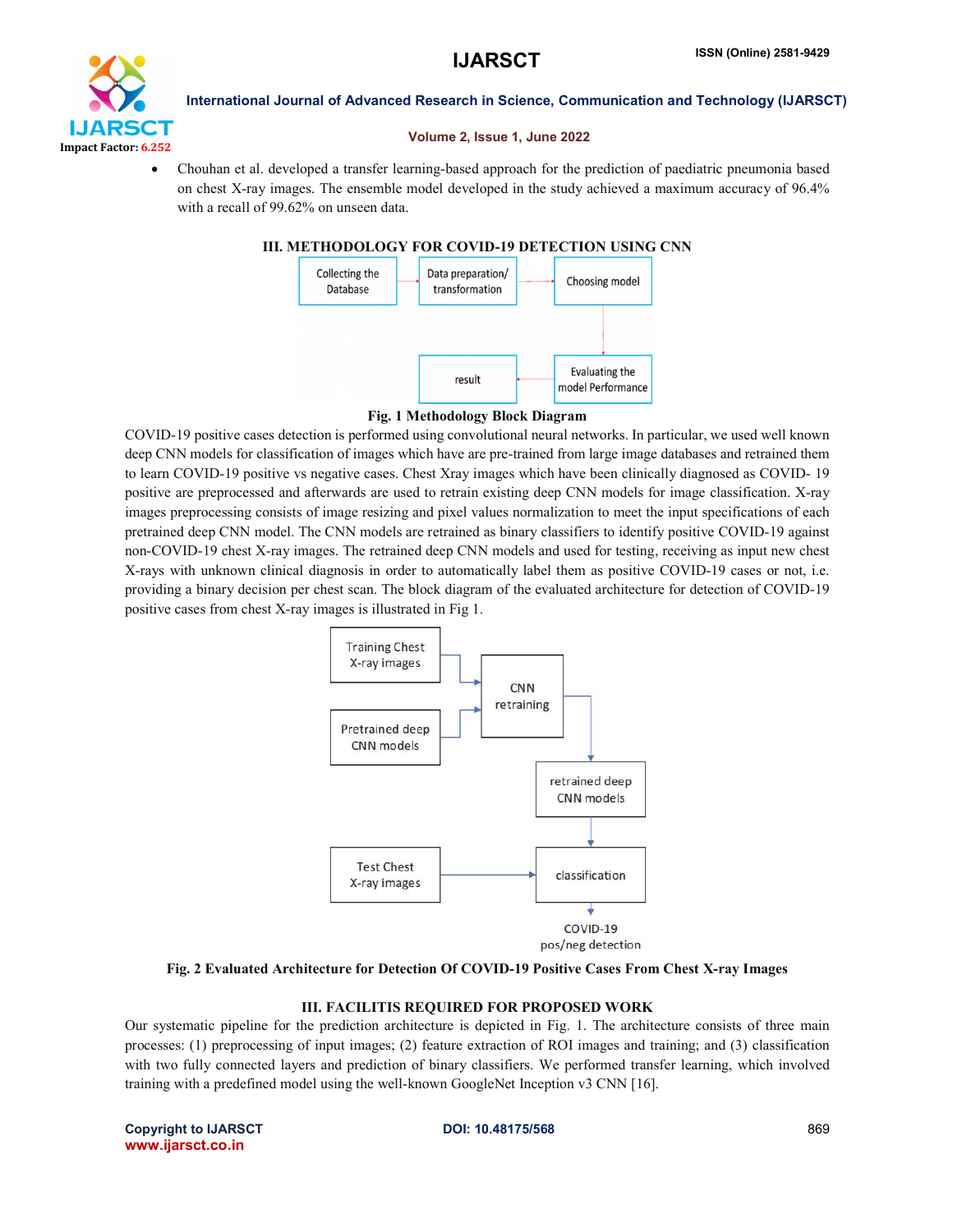

#### Volume 2, Issue 1, June 2022

The network was already trained on 1.2 million color images from ImageNet that consisted of 1000 categories before learning from the lung radiographs in this study [17]. The entire neural network can be roughly divided into two parts: the first part used a pre-trained inception network to convert image data into one-dimensional feature vectors, and the second part used a fully connected network, mainly for classification prediction. The ROI images from each case were preprocessed and input into the model for training. The number of various types of pictures in the training set is equal, with a total of 320 images. The remaining CT images of each case were used for internal validation. In each iteration of the training process, we fetched a batch of images from the training dataset. The following parameters were used for training: we trained for 30 epochs, the initial learning rate of the pre-trained model was 0.01, and it was automatically adjusted with training; furthermore, we used adaptive moment estimation gradient descent for optimization.



# IV. PROPOSED EXPERIMENTAL RESULTS

The evaluation architecture presented in Section II was evaluated using the experimental setup described in Section III. The performance of the evaluated deep CNN models was measured in terms of classification accuracy, precision and recall (or sensitivity), i.e.

$$
accuracy = \frac{TP + TN}{TP + TN + FP + FN}
$$

$$
precision = \frac{TP}{TP + FP}
$$

$$
recall = \frac{TP}{TP + FN}
$$

|                   | Train: A/Test: B |        |        | Train: B/Test: A |       |       |
|-------------------|------------------|--------|--------|------------------|-------|-------|
| <b>Model Name</b> | Acc              | Prec   | Rec    | Acc              | Prec  | Rec   |
| DenseNet-121      | 100.00           | 100.00 | 100.00 | 99.00            | 95.67 | 90.87 |
| DenseNet-169      | 100.00           | 100.00 | 100.00 | 98.38            | 90.95 | 87.21 |
| DenseNet-201      | 100.00           | 100.00 | 100.00 | 98.42            | 93.47 | 84.93 |

# V. CONCLUSION

In this article, we proposed an advanced medical hub architecture with an AI system that consists of two phases: segmentation and CNN. The first phase is responsible of recognizing abnormalities in the CT images to separate normal from abnormal patients. The second one is responsible of distinguishing COVID-19 cases from other pneumonia

Copyright to IJARSCT **DOI: 10.48175/568** 870 www.ijarsct.co.in